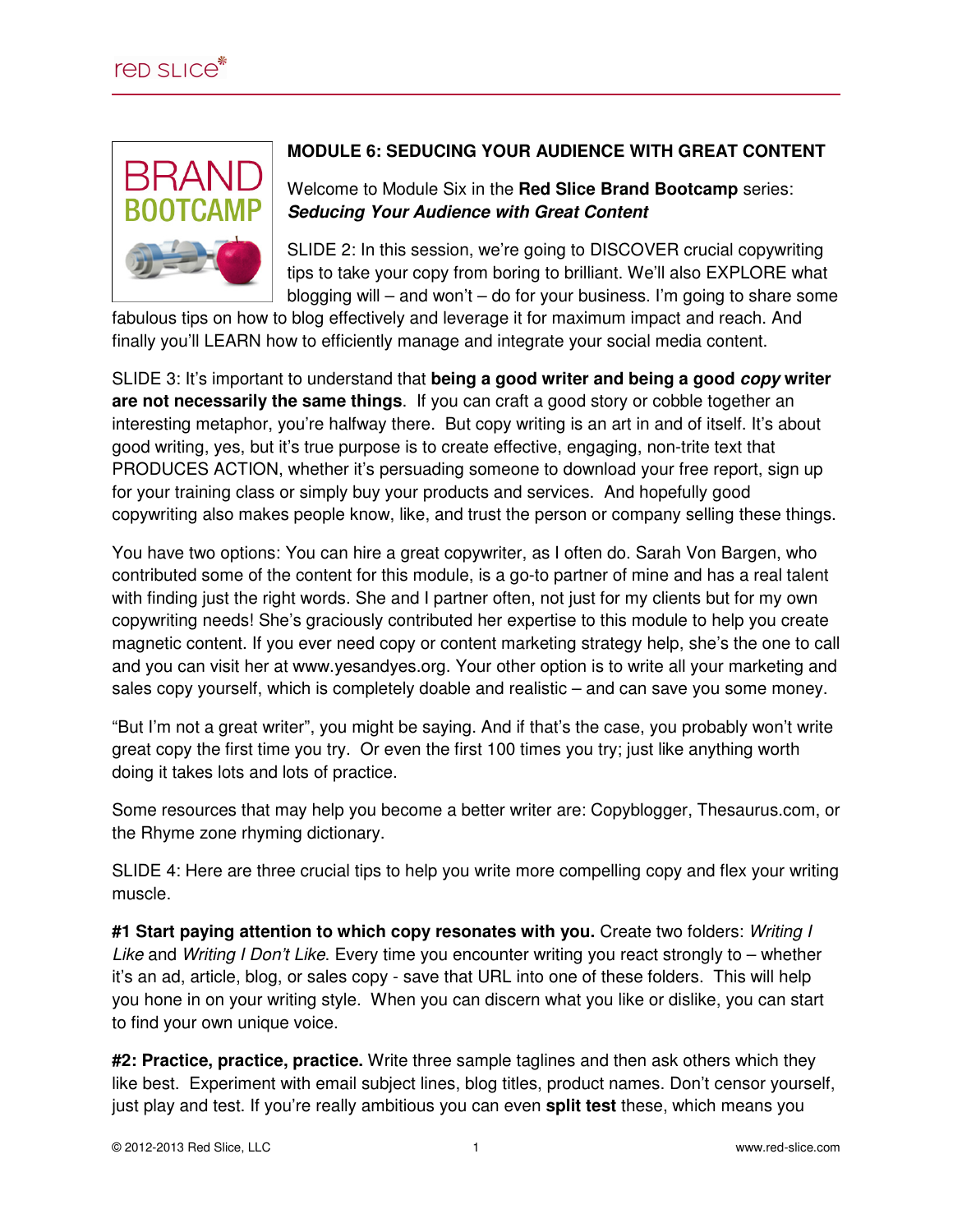send out half with one title, subject line or message and half with another (just don't split test multiple variables at once or you won't be able to isolate what works!). Then see which one gets opened more. Or do the same with ads, sales pages, etc.

**#3: Consider how you like to be talked to.** How do you feel when you receive a traditionally written press release? Or when you read sales copy that asks questions and then offers you a solution? If these formats work for you and you think they also will for your target audience then you should write like that! But if you prefer copy with humor and spunk, or you appreciate the art of the "soft sell," then maybe that's how you should be writing. If you are writing in a way you're not comfortable with, the reader will be able to tell. So if your target audience is the polar opposite of you, you may need to hire a copywriter to help you!

SLIDE 5: There are lots of communication vehicles your business can produce. So you need to think about which communications are actually required. How do your ideal customers want to get their information? How do they want to engage with you? Branding is about two-way communication with your customers. If you have no way to talk to them, and more importantly, listen to them, your brand will never grab their loyalty. Go back to your ideal audience profile and compare notes. How should you be communicating with them? Where are they, what information do they need, and which vehicles do they prefer? Which communication avenues will they actually pay attention to? Are they online, offline, etc.? What is the bare minimum?

You may find that even though "everyone is on Twitter or Pinterest" your tribe may not want to interact with you there. Maybe they like email newsletters more than Facebook posts. Point is, try to find out how and where they want you to communicate with them.

It's also important to note that existing customers who know, like and trust you have a different relationship with you than brand new prospects who don't know you well yet. Going back to our dating analogy, you may offer different information or focus on different messages with people who already have a relationship with your brand vs. those with whom you're on a first date. Take a look at your communications and ensure you're appropriately talking to the right people in the right way and considering the different level of information they need.

SLIDE 6: This leads me to a discussion on Content Marketing – blogs, free reports, videos, podcasts. Your messaging platform will help you streamline your content marketing efforts. Once you know what your most important messaging points and pillars are, you can find topics and themes that drive those points home and show you in the best possible light. Without a messaging platform, your content marketing strategy can look like the Wild, Wild West!

But what the heck is Content Marketing, anyway? It's been the latest buzzword but is actually not a new concept at all. If you've ever downloaded a free report – or even seen an infomercial where they offered a free DVD or brochure before committing to a purchase – you've seen content marketing in action.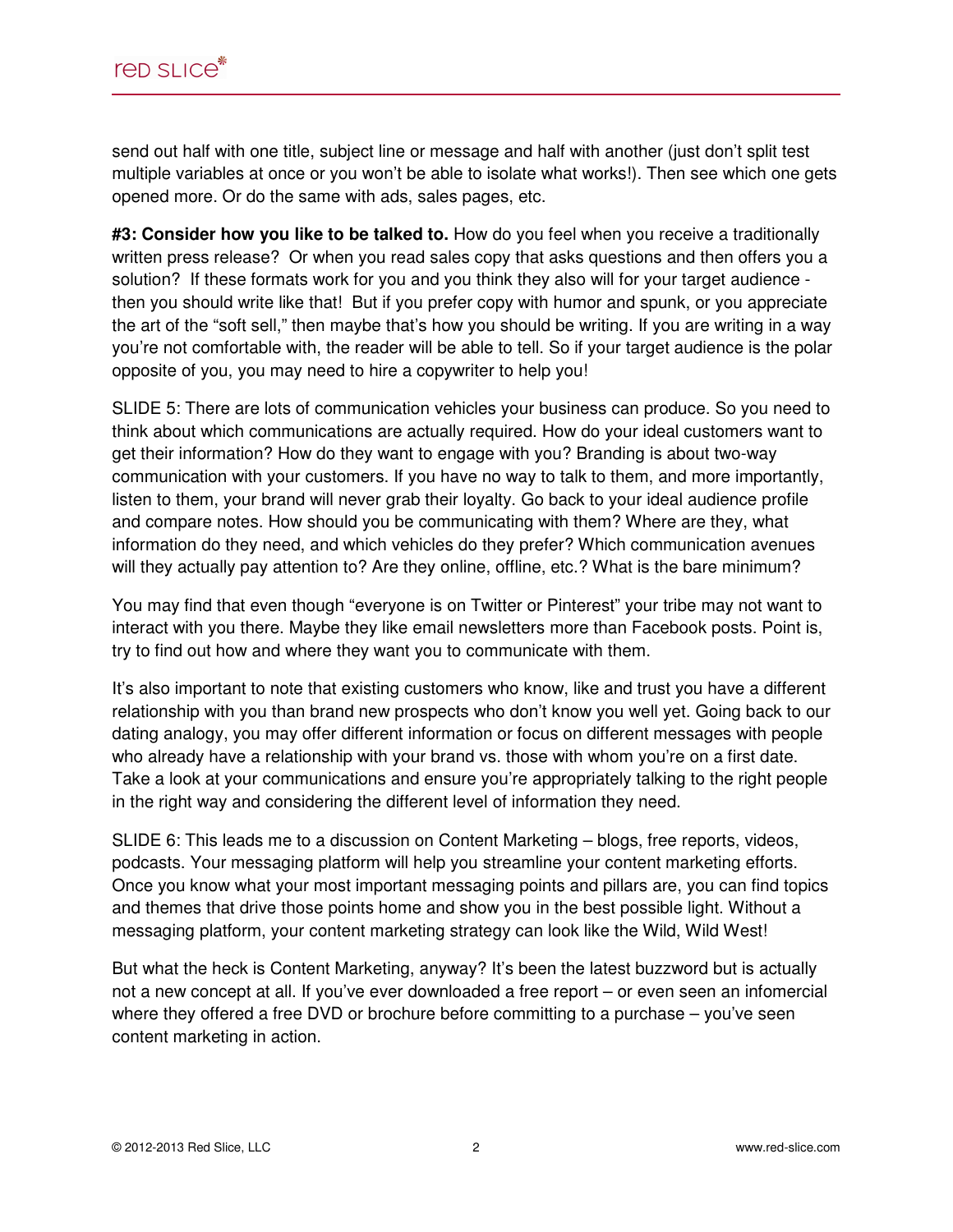Wikipedia states that content marketing is an umbrella term for all marketing materials which involve the creation and sharing of content in order to engage current and potential consumer bases.

Notice the words "engage current and potential consumer bases." It's not just about people that have bought from you, but people that MAY buy from you at some point – your prospects, your website visitors, your social media fans.

**The idea is that if you become known for delivering high-quality, relevant and valuable information it will pay off in profitable consumer action. Meaning SALES.** Today's savvy consumers often will demand value and quality from you before they ever spend a dime. It's not about giving away the farm, as it were – it's about proving your value BEFORE a sale is made and increasing brand loyalty.

SLIDE 7: One popular and easy way to deliver quality content is through your blog. Think of it like your own private magazine where you get to deliver whatever you like to your audience. Many of you may already have one; others may have one but rarely update it or find it to be a chore. But there are fabulous benefits you can get from blogging.

Blogging will: help establish you as an expert in your field. Provide a forum for you to make connections and network like crazy. If you have a blog, you give people something to talk about and share, thus increasing your profile. As mentioned, it gives you a platform to not only deliver value but subtly tout your talents, skills, products. And in truth, a good, value-rich blog worth sharing WILL consume a semi-significant amount of time

But blogging will NOT: make you rich quickly or make you famous on the internet quickly. If you started blogging last week and are wondering why your phone is not ringing off the hook yet, you may have chosen the wrong reasons to start a blog! It's about delivering consistent and quality content and building a great reputation over time to augment your product or service sales – and of course, your brand reputation.

SLIDE 8: The most common questions are how often should I blog and what the heck should I even blog about? As to amount of time, you don't need to blog every day – you need to do what will realistically work for you - but you should blog at least once a week, preferably at the same time, on the same day. This consistency will build up reader expectations and will prove that you're reliable. They can start to trust you to deliver what you promise in your products or services, too. There is nothing worse than a blog that hasn't been updated in months. It leaves visitors thinking, "If she is this disorganized and un-committed to a blog and how it makes her website look, how does this translate to the rest of her business? How is she relevant? Showing your readers that you're reliable translates to everything else in your business.

Now, as to what to write about? Well, naturally, your area of expertise! What is your industry or field? What are some common questions you get asked? There must be lots of trends, tie-ins and observations you can make about it The best performing posts are things like top 10 lists or how-to's. If you're a headhunter, write about how applicants can give good interview or the top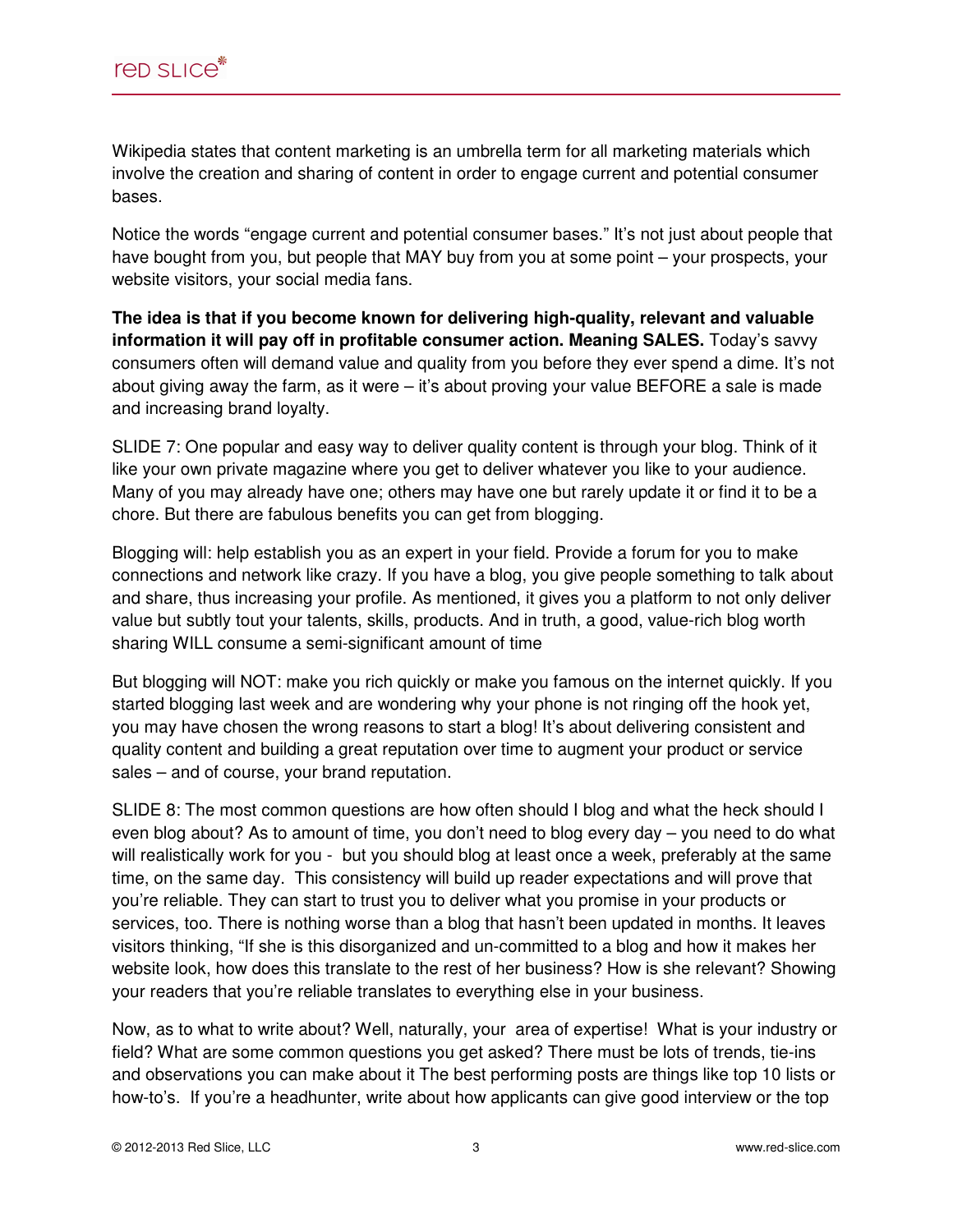5 hot sectors for new jobs. If you're a therapist, write about how someone can get past disappointment or 6 tips to control anger when you're in a tense situation. If you're a nutritionist, write about 5 ways to increase energy. There are a host of things you can comment on. Maybe there's a recent news story about your field that you can provide commentary on or explain. Now you can get web traffic for people searching for that hot term.

A good guideline is to keep blog posts under 500 words (300 words is about the perfect length) and use headings, bolding, and bullet points to make posts easy to read for today's short attention spans. You're not writing a novel, but think of it like a useful magazine article or tip sheet. I have to admit, when I have a juicy topic or interview to write about, I sometimes break this rule but I try to keep things short when I can! Plus, the added bonus? It makes things easier for you, too!

SLIDE 9: Awesome, now you've got a great blog plan and you're providing good content once a week. Now how can you leverage this blog for further reach and exposure?

**First, your blog is a fabulous networking tool.** It's a great way to meet people and cross promote. You can interview guests, exchange posts with likeminded blogs that your target audience reads, or create link round up posts to highlight other blogs your readers may like. Make sure these experts, interviewees and highlighted bloggers know you're talking about then - @mention them on Twitter when their post goes up or give them a shout out on Facebook. You can amplify your social media reach this way and reach tons of people who may never have heard of you!

**Second, building a community extends your reach.** That means not just focusing on your blog and responding to comments people leave there as often as you can, but visit other bloggers in your space, too. Leave a comment for them and interact with readers and fellow bloggers on Twitter and Facebook. This doesn't need to take too much time – pencil in just 20 minutes a day for community building. To increase engagement on your blog posts, end posts with an engaging question or provocative challenge. And don't be afraid to be yourself when you write - readers want to know the real person behind the business. It's not only fun and authentic, but it builds trust which leads to sales. Just made sure you're being respectful and kind – you never want to get the reputation of a blog troll – someone who leaves hateful remarks or leads a conversation wildly off-topic!

A great resource for flexing your blogging muscle is Problogger so be sure to check it out

SLIDE 10: **Building an Editorial Calendar can really help you streamline your content marketing efforts.** An editorial calendar is something that magazine and websites use to plan out which topics they will cover in any given month. For example, a Fashion Magazine may show that in September they are going with a theme of Back to School and all of their content will fall under that topic. You want to build an editorial calendar for your content as well. You don't need to share it with your audience, but you can use it as an internal planning tool. Simply build a calendar by week or month and determine which umbrella themes to cover and then perhaps, ideas for individual posts that relate to that theme. If you're a nutritionist for example,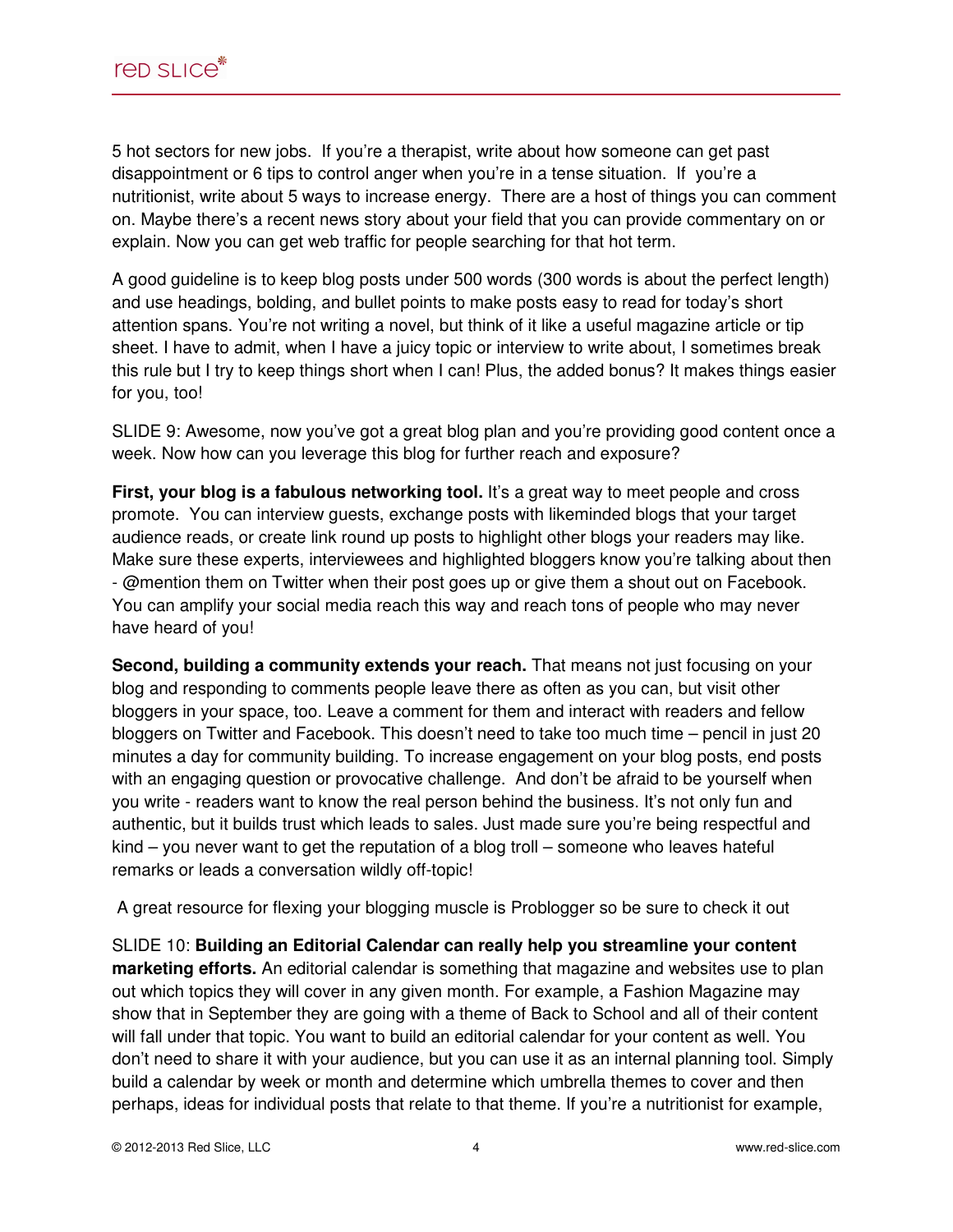you might make December all about Avoiding Temptation during the Holidays and your posts could be things like, "Five foods to avoid at your next holiday party" or "Top exercises to relieve holiday stress."

Rather than creating content "on the fly" when the mood strikes, **an Editorial Calendar will help you be way more efficient.** It will save you time because you'll know what you need to write about and can start thinking ahead or planning interviews. Now, of course if something timely occurs – like say you're a leadership coach and a new study on which you should comment just hit the Wall Street Journal - you can do that, but you can simply find a way to slot those one-offs into your existing plan. Or you may find a topic you're itching to cover can be placed in an appropriate month, thus keeping you focused. It also enables you to outsource or work with others on your content development – since they can work off the same editorial calendar without requiring you to come up with a topic for them each and every time.

Second, **an Editorial Calendar helps you with memorability**: When you have it, you don't need to reinvent the wheel. You can showcase that same theme through all your different channels: blog, social media, and this will make your message much more crisp and memorable. A repeatable theme sets expectations with your audience because they will see that things are more "tied together".

Third, Reusability. An editorial calendar enables you to create content once and repackage and reuse it in those different channels. You can take a blog post and tweak it into a video or a podcast. Or use it as a pitch for a contributed article in your local newspaper. You can create tweets or Facebook posts around your topic and schedule them in advance. This allows you to simply adapt existing content and avoid having to create brand new fresh content across the board, every day. Figure out different ways to develop content once and promote the heck out of it to reach more people.

SLIDE 11: Your assignment for this module is to identify seven to ten major themes that you can create content around, be it for your blog or maybe special reports, podcasts or articles. These can also become your blog categories.

Start creating an editorial calendar by month or week around specific topics under those categories for all your content channels. Remember lists, checklists and How-to or Top 10 Tips type of posts work best.

Write three to four Twitter, Linked In or Facebook posts for each specific topic so you can use them to promote the blog each week. Or create posts for whichever social media channel works best for you and your audience.

Identify two bigger content marketing pieces you could produce about your industry or field that would be useful to your audience. Think about creating those as email sign-up offers or other incentives. You know, when they sign up for your list, they can get a free article or report. Or make them into videos or podcasts. This is a great way to not only share your expertise with